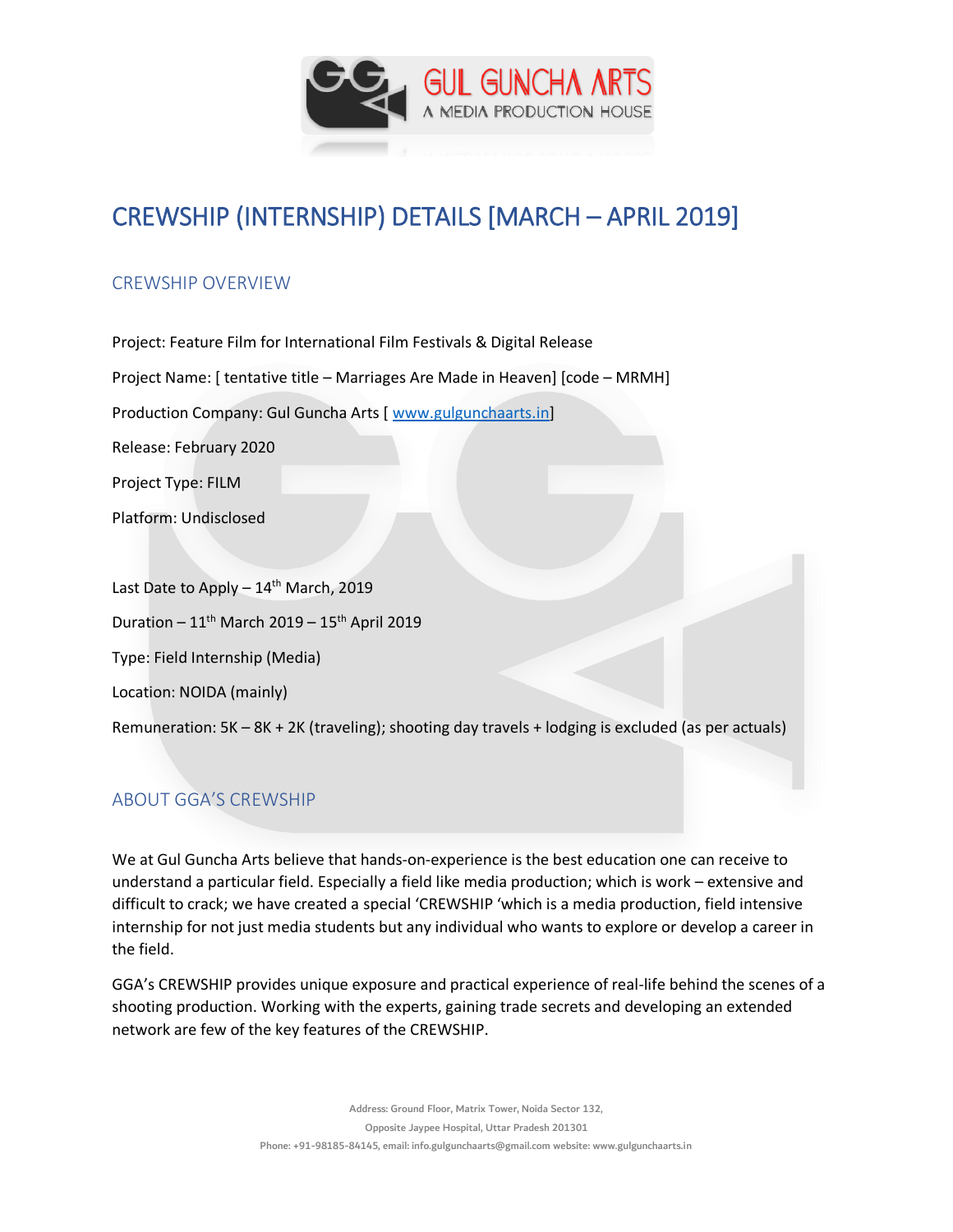

The CREWSHIP is a great opportunity for individuals to understand the essentials of the field in a short term, hands-on, safe environment.

## ABOUT GUL GUNCHA ARTS

*Gul Guncha Arts is a privately owned, new age media production company which has created niche by producing content-driven, change-seeking, impactful television and digital projects along with documentaries and docu-dramas. Established in 2004, the company worked extensively on government initiatives and projects including Jago Grahak Jago, Lakshay – The Career Show; along with documentaries like Khilte Hain Gul Yana, Ek Aise Gagan Ke Tale, Magic Stand etc. with topics like domestic waste segregation, disability, consumer rights etc.* 

*Since 2011, the company has been indulged in creating youth-oriented television, web and theatrical fiction and non-fiction series, covering subjects like parenting, saatvik foods, helpline, mental health etc. in projects like ITZz MY LIFE (2012, NDTV Imagine), Call Mitra – The Helpline Show (2012, News24), Simply Pure Bites (2012, Sadhna Channel), Karmbhoomi Series (2015, Bindass Channel), The Desi K's (2017, YouTube).*

*The company has ventured out to Actor Unveiled – in house theatre community, AU – Acting Academy (Acting & Film School), AUCTM – Casting & Talent Management Company and ANANTT – Spiritual & Holistic TV Channel and Event Organizer.*

*It has also brought under its umbrella, KanuKriti Theatre Company (Children's Theatre Company) and Soulsisters Digital (a social media agency)*

### ABOUT MS. KANU PRIYA (DIRECTOR, MRHM)

*The film is being spearheaded by Ms. Kanu Priya, as the Director – Writer and Producer for the project. An internationally celebrated celebrity and media personality, Ms. Kanu Priya has the unique skill set of combining passion with purpose, creating thought-provoking productions. After exploring and gaining expertise in all dimensions of media, acting, producing and creating for more than 25 years, she still humbly claims herself to be a student and seeker. Her profession took her to the path of spirituality with International hits like Awakening with Brahma Kumaris, Mann Ki Baat and Sai Bhakto Ki Sacchi Kahaniya in 2007 which marked a major personal transformation in her personal life as well. Since then she has been creating projects through various television, theatrical and digital projects with aim at producing a positive impact on the mindsets of its viewers.*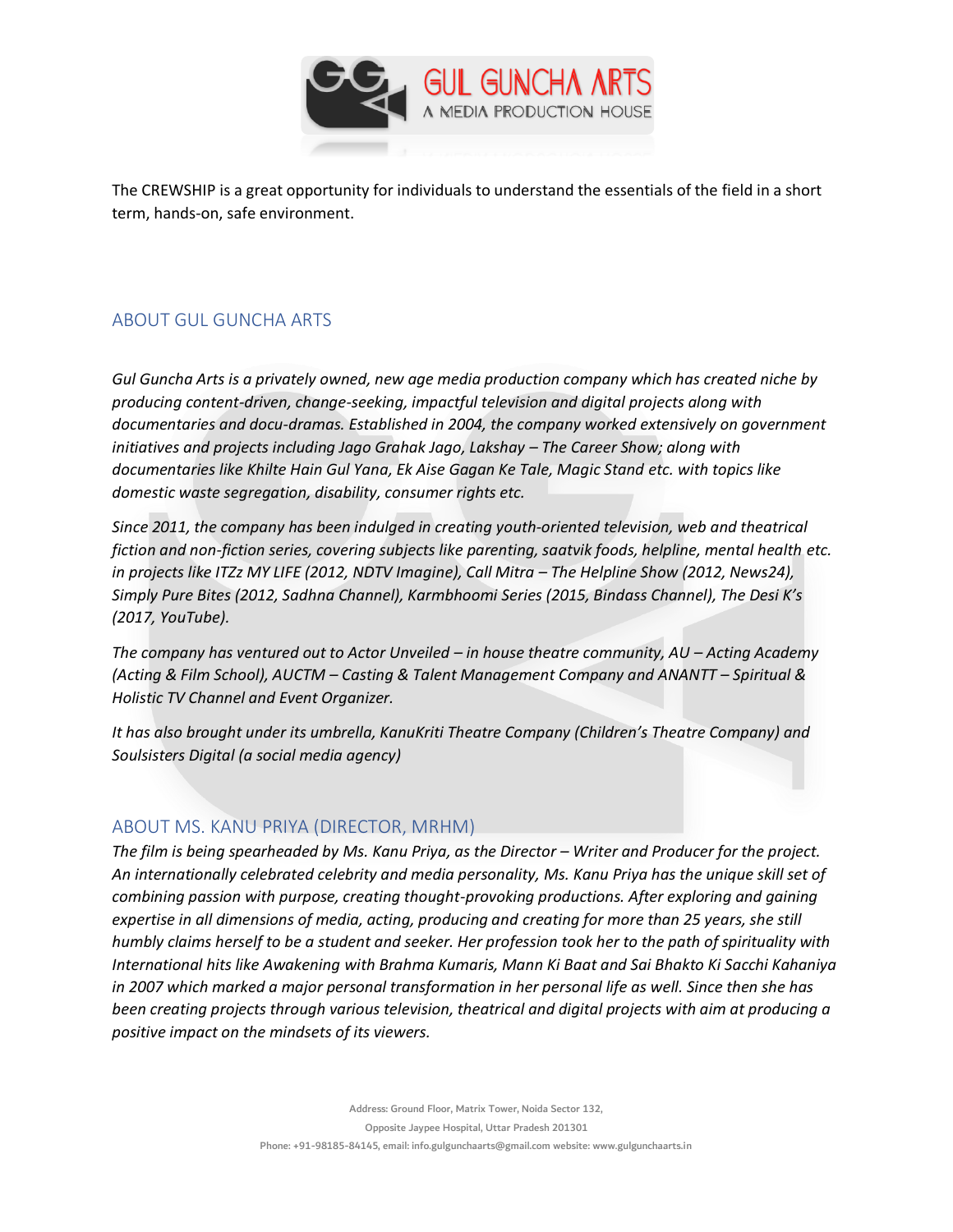

*MRMIH with its unique blend of spirituality and modern India is spear-headed by this enigma herself.*

#### ABOUT THE FILM

*Marriages are Made in Heaven is a feature film being produced by Gul Guncha Arts for International Film Festivals and Digital Release in 2019.*

*The story revolves around seven friends living in the same apartment complex. They all come from different backgrounds, religions and sexual orientations. They include three couples: Payal and Abhay; Shreya and Ridhima; Jai and Angad; and their crazy single friend Antara. The film starts with a proposal; Abhay asks Payal to marry him, and she says yes. Like a typical gang of friends, all seven of them get into the wedding fever. As the wedding gets closer, the family and friends start joining in. Indian weddings are known for their opulence and gaiety, but there's also a dark side to these events; stress, issues, panic, anxiety and a lot of drama. During these preparations, the conflicts and the complications in the lives of these seven emerge. When the real significance of the 7 Vows are discussed, Abhay and Payal start growing uncertain of their decision. Due to the disapproval they face from their families regarding their relationship, Angad and Jai battle with insecurities. The underlying commitment issues between Shreya and Ridhima reaches the surface. As Antara tries to balance the group and the wedding, major truths get revealed. Will the relationships survive, or will they break under pressure?*

*Marriages are Made in Heaven is an attempt to normalize homosexual relationships and remove the severe stigma surrounding them. To give homosexual relationships the same importance and respect that heterosexual relationships are given. To portray their love and give them recognition in their families and the society. The film also aims to showcase an authentic Indian wedding, with both its good and bad sides being portrayed as realistically as possible. All in all, the film highlights the importance of all kinds of love and acceptance.*

### PROFILE DETAILS:

1. Assistant Director: your work will comprise of working with the Director and  $1^{st}$  AD to communicate with the DOP & the actors. Maintaining Log Sheet of shots. Thoroughly understanding the vision of the director and the script of the writers. Making sure the actors are ready and briefed about the sense before they reach the sets.

*Suitable for: with an interest/understanding in direction, team player, eager to learn*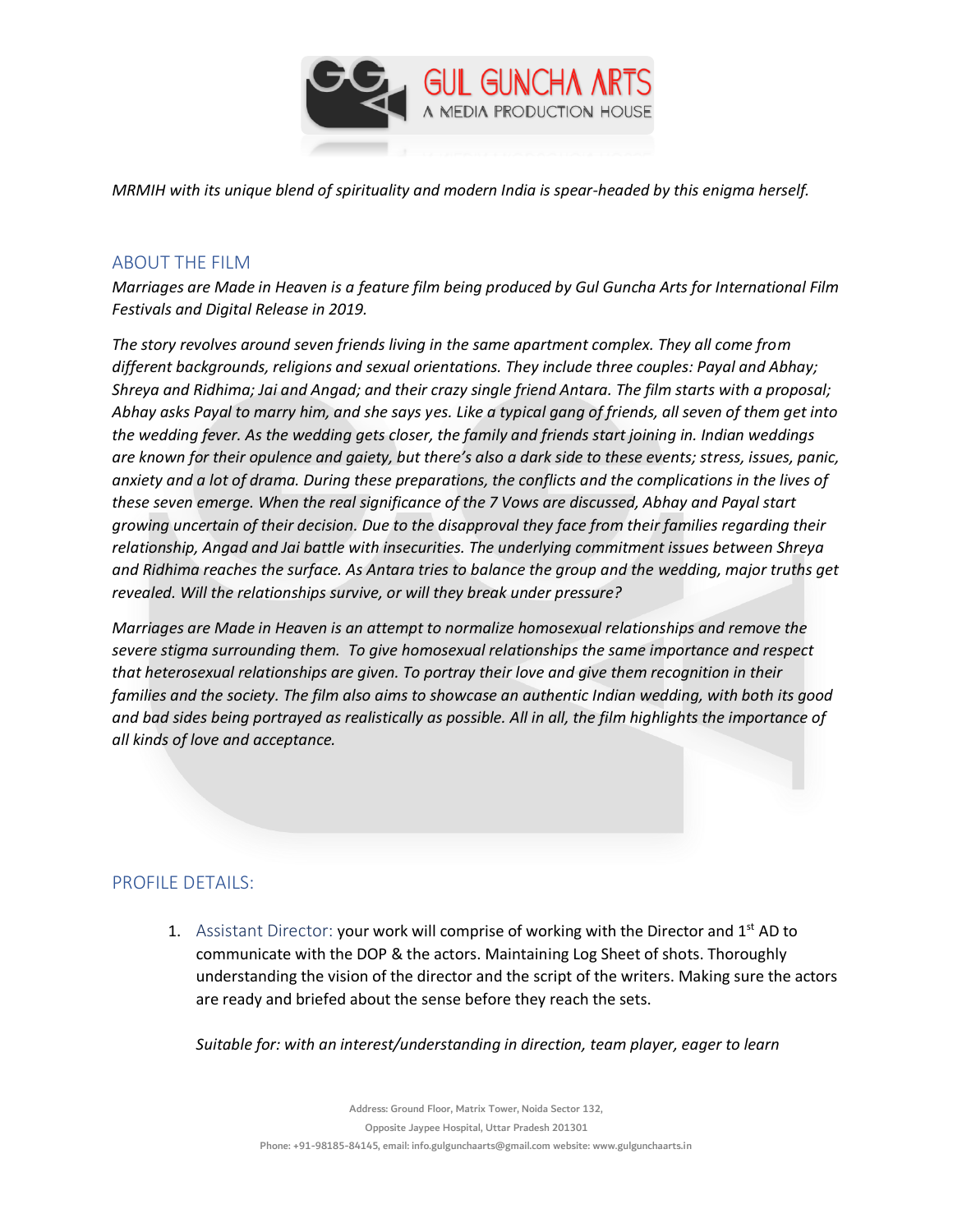

*Technical Requirement (preferred) – Camera & Laptop* 

Positions Open: 1 (3<sup>rd</sup> AD)

**2.** Production Assistant**:** working as the coordinators of the shoot, your duties will comprise of working in coordination with the other team, making sure the requirements are met, the shoot is going on schedule, all the requirements are met on the floor. All the permissions are taken and ready. The food, refreshments are available on time. In the pre-production, you would be required to travel for location scouting, permissions, paperwork, and shopping as well.

*Suitable for: comfortable with multi-tasking, punctual, good at people management, team player.*

*Technical Requirement (preferred) – Camera & Laptop* 

Positions Open: 2

**3.** Art Assistant**:** your primary duties will consist of working to beautify and fill in the particular screen space for each and every shot using available resources. With a thorough understanding of the script, the shot division, the costumes, your duties would be putting it all together in the frame. Working on strict budgets and timelines, you'll create properties and decorate locations as per the vision of the Director. You'd be required to explore local markets, go and shop for the shooting prep, daily art and décor management on the sets.

*Suitable for: with an interest/understanding in interior designing/ architecture, understanding of space and colours, hands on with basic crafts and decorative items.* 

*Technical Requirement (mandatory) – Camera & Laptop* 

Positions Open: 2

**4.** Costume Assistant: as a part of the costume department, your duties will comprise of working according to the designs allotted to each character by the stylist. Maintaining continuity charts of the characters. Maintaining the cleanliness and sanctity of the costumes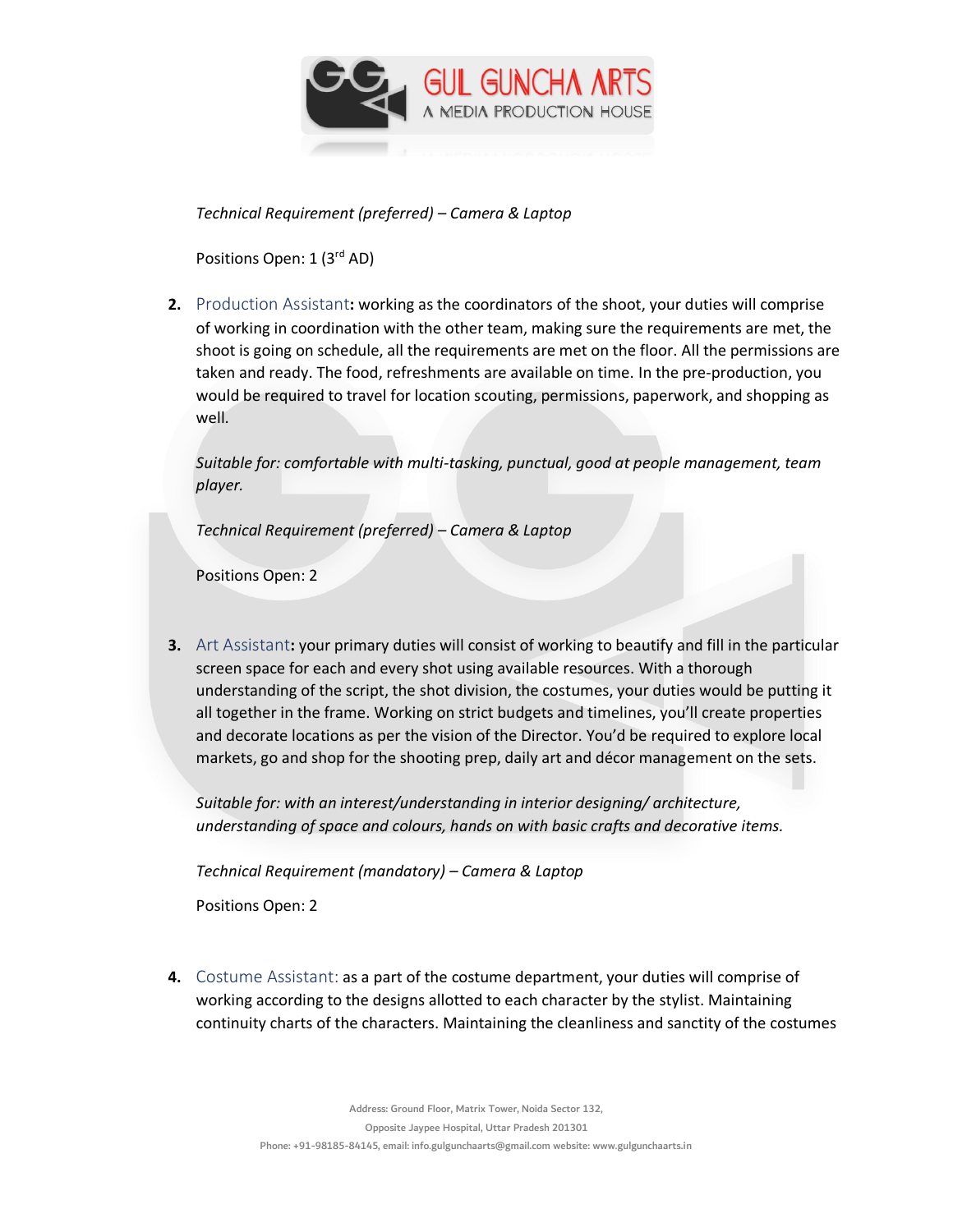

and accessories. Making sure, the costumes are delivered back to the designers or the inventory after the shooting is complete.

*Suitable for: with an interest/understanding in fashion designing, styling, costume management, team player, hands on with basic sewing and pressing.* 

*Technical Requirement (mandatory) – Camera & Laptop* 

Positions Open: 2

5. BTS Photographer: as the BTS or behind-the-scenes photographer, your duties would include being on the sets, covering the behind the scene process for promotional purposes – print and social media. You'll have to work in close sync with the DOP and technical team.

*Technical Requirement (mandatory) – Camera & Tripod* 

Positions Open: 1

6. Social Media & PR Intern: as the Social Media & PR intern, your duties would include elements of organic social media content creation, creating press briefs, daily stories creation for Instagram, Facebook, Snapchat etc

*Technical Requirement (mandatory) – Tablet/Mobile (optimal for Social Media) & Laptop* 

Positions Open: 1

#### PERKS & BENEFITS:

- a. Great opportunity for media enthusiasts / students from different specialisation to have an experience of a film shoot set.
- b. Complete Hands-On Training from day one, you would be working on the project from the exclusive executive meetings, rehearsals to the actual shoot, interaction with the creative and technical teams.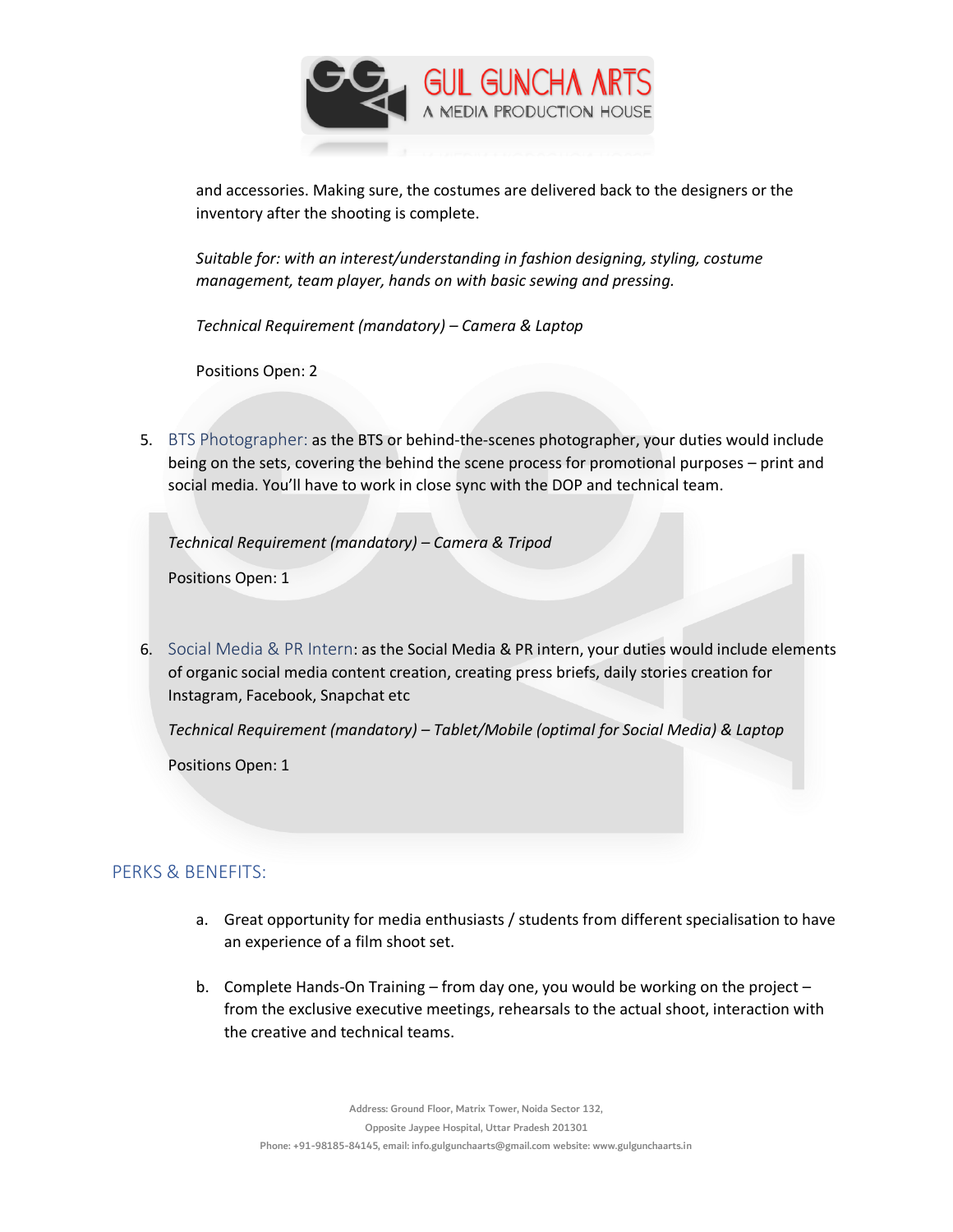

- c. Work with Professionals you'll be surrounded by professionals from various fields who are experts, seasoned professionals from their fields. This opportunity will provide you with to learn more than all your time in the college.
- d. Short Term with less than a month of time commitment, this internship is suitable if you have time right after exams, before preparations, between courses.
- e. Be the Crew the crew plays an important part of any production. They are the ones who keep the wheel moving. From assisting the technical staff, assisting the director, to assisting the actors, they play the role of the glue.
- f. Introduction to Media if you're coming from a non-media background, with no network in the industry and are looking to expand your network, this is your chance.
- g. No Degree Necessary you don't need a degree or formal education to apply for this course. Just go through the basic requirements and see where you fit in!
- h. Bragging Rights boast about your success and hard work when your family and friends see your name in the credits and your face in the paper.

### DETAILS OF THE INTERNSHIP:

- a. As a Crew Member, your primary position would be Assisting, irrespective of the position. You need to have a 'potato personality – fit in where required'
- b. The internship will include meetings, market research, rehearsals and the final shoot and dispersal, you need to be complete the entire internship in order to receive any of the deliverables from our end. This is a work intensive, field internship.
- c. The Timings are not fixed. You might be called in for half-days or special meetings, or you have might have a - 10 hours shoot day. You need to be ready for the task.
- d. The location would be Noida for meetings and rehearsals and Noida-Greater Noida for the shooting.